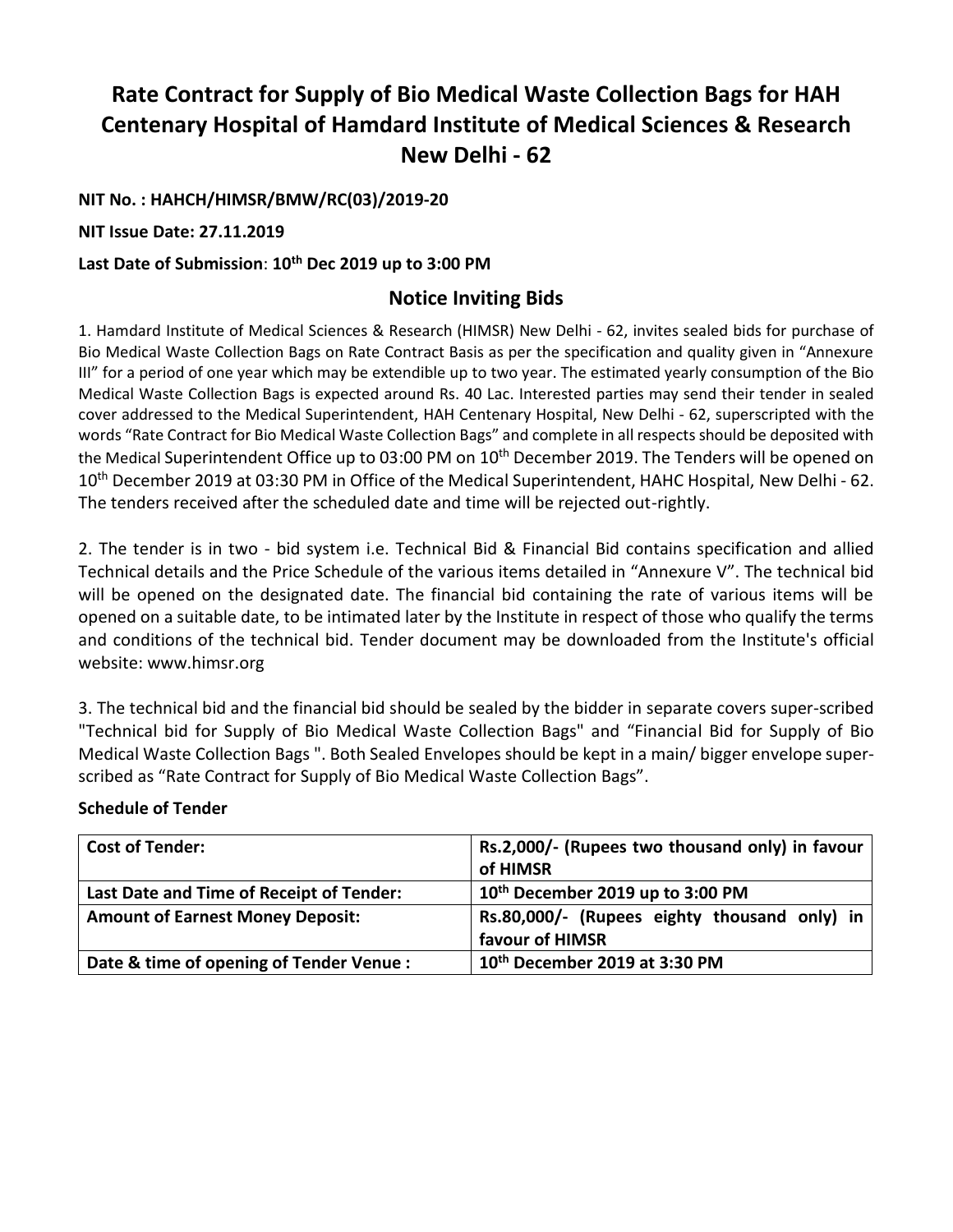# **General Terms and Conditions**

# 1. PARTIES:

The parties to the contract are the contractor (the tenderer to whom the work have been awarded) and the HIMSR through Medical Superintendent HAH Centenary Hospital HIMSR, New Delhi-62.

### 2. EARNEST MONEY:

Earnest money by means of a Bank Demand Draft of Rs. 80,000/- (Rupees Eighty Thousand only) may be enclosed with the Technical Bid. It is also clarified that the bids received without earnest money will be summarily rejected. The Bank Demand Draft may be prepared in the name of "HIMSR".

- (a) No request for transfer of any pervious deposit of earnest money or security deposit or payment of any pending bill held by the Institute in respect of any previous work will be entertained.
- (b) Tender shall not be permitted to withdraw their offer or modify the terms and conditions thereof. In case the tenderer fail to observe and comply with stipulations made herein or backs out after quoting the rates, the aforesaid amount of earnest money will be forfeited to the HIMSR.
- (c) The Tenders without Earnest Money will be rejected.
- (d) No Claim shall lie against the HIMSR/HAHCH in respect of erosion in the value or interest on the amount of EMD.
- (e) The EMD of the successful bidder shall be returned after the successful submission of Security Deposit of Rs. 2 Lacs and for unsuccessful bidder(s) it would be returned after award of the contract. Bid(s) received without Bank Demand Draft of EMD will be summarily rejected.

#### 3. TENDER FEE:

Tender fee will be Non-refundable amount of Rupees Two thousand (Rs. 2000/-) only and the tenderer shall deposit a separate Bank Draft in favour of "HIMSR" along-with tender Document (Technical Bid). The tenders submitted without tender fee shall liable to be rejected summarily.

4. Bidders are requested to quote their prices on a firm & fixed basis for the entire period of the Contract. Bids of the firms received with prices quoted on variable basis shall be rejected without assigning any reasons and no communication in this regard shall be made.

5. At any time prior to date of submission of tender, Tender Inviting Authority may, for any reason or decision, modify the terms & conditions of the tender document by a corrigendum displayed on the website of HIMSR (www.himsr.org). Tender Inviting Authority may or may not, at its discretion, extend the date and time for submission of tenders.

6. The bidder should have their registered office or branch or distributer in Delhi. (Documentary Proof required).

#### 7. DOCUMENTS COMPRISING THE BID:

The bids prepared by the bidder shall comprise of (1) Technical Bid and (2) Financial Bid:

TECHNICAL BID: - To qualify in the Technical Bid the firm should have the minimum eligibility criteria as under and the firm in this regard must submit the following documents in support of their eligibility criteria: -

(a) Duly filled format of Technical Bid as per Annexure – I.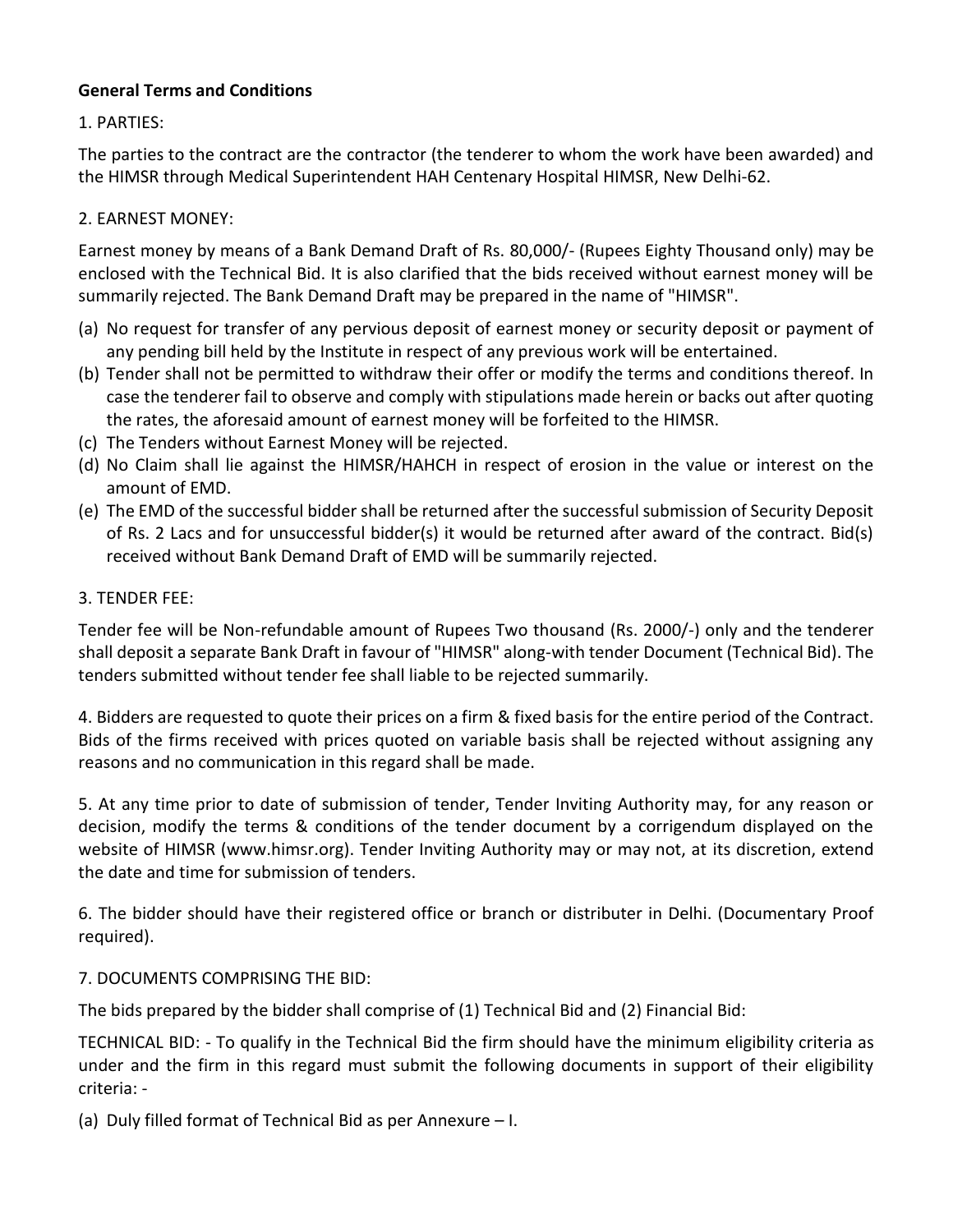- (b) Sample of Bio Medical Waste bag of every required colour, Bid(s) received without sample of every colour will be rejected.
- (c) Registration certificate of the bidder viz manufacturer / Sole proprietorship / firm / agency etc.
- (d) Manufacturers Authorization Certificate must be attached by authorised dealers/ stockists.
- (e) Financial Status: The average annual turnover from similar jobs, of the firm should not be less than 50 Lacs. Copies of profit & loss account and balance sheets duly authenticated by a Chartered Accountant for the last one year should be enclosed.
- (f) Copy of Income Tax Return Acknowledgement for last Three years.
- (g) Copy of PAN Card & GST Registration.
- (h) Details of clients where similar services are presently provided by the tenderer.
- (i) The bidder must have adequate experience of execution of similar work in Hospitals and other similar organizations. Necessary supporting documents like work orders, work completion certificate, payment certificate etc. to this effect must be submitted along with the offer.

FINANCIAL BID: The financial bid shall contain:

- (a) Financial Bid Form [As per Annexure V] Price must be quoted as per format specified, failing which tender shall be summarily rejected.
- (b) The technical bid and the financial bid should be sealed by the bidder in separate covers super-scribed "Technical bid for Supply of Bio Medical Waste Collection Bags" and "Financial Bid for Supply of Bio Medical Waste Collection Bags ". Both Sealed Envelopes should be kept in a main/ bigger envelope super-scribed as "Rate Contract for Supply of Bio Medical Waste Collection Bags". Tender complete in all respects should be deposited with the Medical Superintendent Office up to 3:00 PM on  $10<sup>th</sup>$ December 2019. The Tenders will be opened on 10<sup>th</sup> December 2019 at 3:30 PM in Office of the Medical Superintendent, HAH Centenary Hospital, New Delhi - 62. The tenders received after the scheduled date and time will be rejected out-rightly.
- 8. SIGNING OF TENDER:
- (a) The tender and other documents connected thereof must be signed and affixed with stamp.
- (b) The tenderer should sign and affix his firm's stamp at each page of the tender and all its annexure as the acceptance of the offer made by tenderer will be deemed as a contract and no separate formal contract will be drawn. NO PAGE SHOULD BE REMOVED/ DETACHED FROM THIS NOTICE INVITING TENDER.

9. A person signing the tender form or any document forming part of the tender on behalf of another person should have an authority to bind such other person and if, on enquiry it appears that the person so signing had no authority to do so, HIMSR may without prejudice, cancel the contract and hold the signatory liable for all costs, consequences and damages under the civil and criminal remedies available.

# 10. BID PRICES:

(a) It should be submitted in form given in Annexure V. The price quoted will be exclusive of taxes and inclusive of all applicable charges F.O.R. HIMSR and shall be fixed and final. Taxes, as applicable will be extra, which will be separately quoted in the bid, At the time of payment Income Tax or any other Tax payable shall be deducted at source.

(b) The rates quoted by the bidder shall remain fixed for 1 year of contract and shall not be subject to variation on any account. A bid submitted with an adjustable price quotation will be treated as nonresponsive and rejected.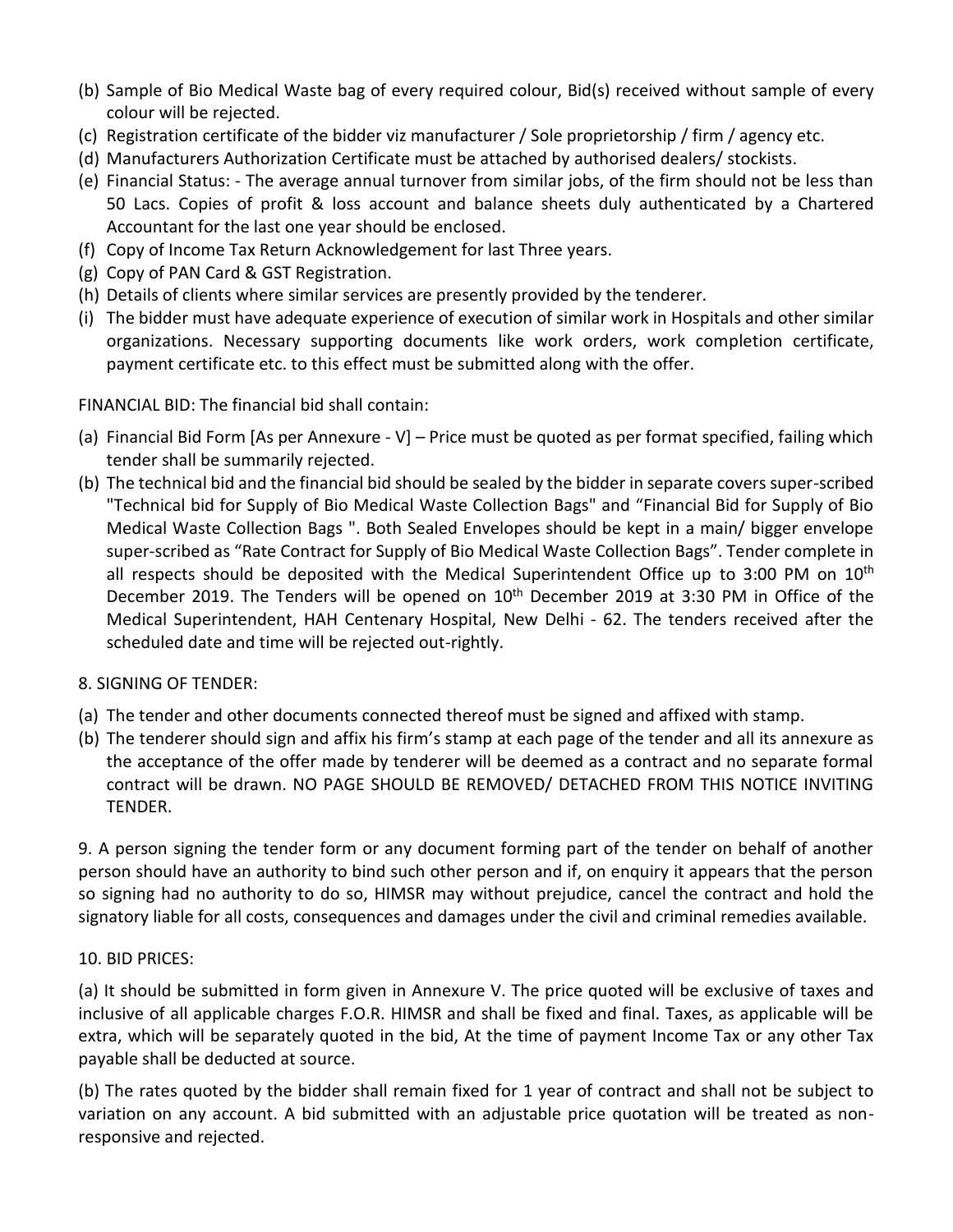### 11. TECHNICAL EVALUATION:

(a) Detailed technical evaluation shall be carried out by Institute pursuant to conditions in the tender document to determine the substantial responsiveness of each tender. For this clause, the substantially responsive bid is one that conforms to all the eligibility and terms and condition of the tender without any deviation. The Institute's determination of bid's responsiveness is to be based on the contents of the bid itself without recourse to extrinsic evidence. HIMSR shall evaluate the technical bids also to determine whether they are complete, whether required sureties have been furnished, whether the documents have been properly signed and whether the bids are in order.

(b) HIMSR may call the responsive bidders for discussion to facilitate and assess their understanding of the scope of work and its execution. However, the Institute shall have sole discretion to call for discussion.

(c) HIMSR shall have right to accept or reject any or all tenders without assigning any reasons thereof.

#### 12. FINANCIAL EVALUATION:

(a) The financial bid shall be opened of only those bidders who have been found to be technically eligible.

(b) The financial bids shall be opened in presence of representatives of technically eligible bidders, who may like to be present. The institute shall inform the date, place and time for opening of financial bid.

(c) HIMSR do not bind themselves to accept the lowest bid or any bid and reserves the right of accepting the whole or any part of the bid or portion of the job offered, and the bidder shall provide the same at the rates quoted.

(d) HIMSR reserves the right to reject any or all offers received in response to tender or cancel or withdraw the tender notice without assigning any reason, whatsoever.

#### 13. AWARD OF CONTRACT:

The Institute shall consider placement of orders on those bidders whose offers have been found technical and financially acceptable. The Institute reserves the right to counter offer price(s) against price(s) quoted by any bidder.

#### 14. OPENING OF TENDER:

The tenderer is at liberty either himself or authorize not more than one representative to be present at the opening of the tender. The representative attending the opening of the tender on behalf of the tender should bring with him a letter of authority from the tenderer and proof of identification.

#### 15. VALIDITY OF THE BIDS:

The bids shall be valid for a period of 90 days from the date of opening of the tender. This has to be specified by the tenderer in the financial bid.

# 16. CONTRACT PERIOD:

The contract for supply of Bio Medical Waste Collection Bags initially for a period of (1) one year and can be continued / renewed for further (1) one year at a time subject to satisfaction of the HIMSR and on mutual consent of both the parties subject to the condition/ rules framed by the Government of India from time to time.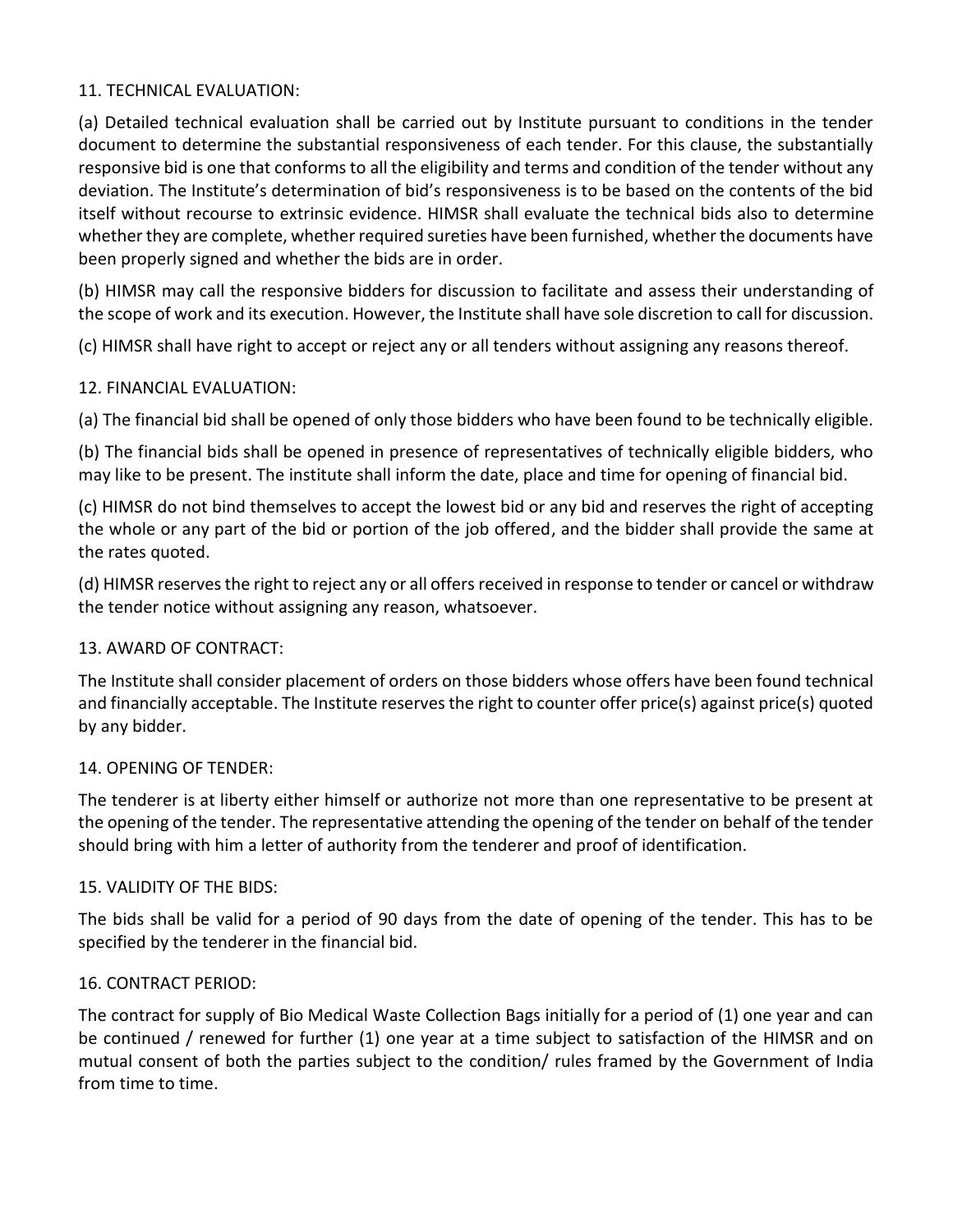# 17. DELIVERY:

Delivery of goods shall be made by the supplier within 7 days of placing of purchase order, however, in case of emergent requirement firm has to supply the required quantity of goods within 3 days of placing of order also. In special cases the items are to be delivered at a very short notice i.e. within 24 hours.

#### 18. PAYMENT CLAUSE:

(a) The bill in duplicate may be sent to this office for settlement after satisfactorily delivery of the material.

(b) The bill should have full particulars of the items(s). No payment will be made for materials rejected.

(c) No payment shall be made in advance.

# 19. LIQUIDATED DAMAGES

Supply of material will have to be completed within 7 days or period mentioned in the purchase order. The liquidated damages charges @ 1% per day shall be imposed if supply made after expiry of delivery period subject to maximum 10% of the total value of goods/contract value. Quantum of liquidated damages assessed and levied by the purchaser shall be final and not challengeable by the supplier.

#### 20. FORCE MAJEURE:

If, at any time during the subsistence of this contract, the performance in whole or in part by either party of any obligation under this contract is prevented or delayed by reasons of any war or hostility, act of public enemy, civil commotion, sabotage, fire, floods, explosion, epidemics, quarantine restriction, strikers lockout or act of God (hereinafter referred to as events) provided notice of happening of any such eventuality is given by party to other within 21 days from the date of occurrence thereof, neither party shall by reason of such event be entitled to terminate this contract nor shall either party have any claim for damages against other in respect of such non-performance or delay in performance, and deliveries have been so resumed or not shall be final and conclusive.

Further, that if the performance in whole or in part of any obligation under this contract is prevented or delayed by reason of any such event for a period exceeding 60 days, either party may, at least option to terminate the contract.

# 21. INSOLVENCY ETC.:

In the event of the firm being adjudged insolvent or having a receiver appointed for it by a court or any other order under the Insolvency Act made against them or in the case of a company the passing any resolution or making of any order for winding up, whether voluntary or otherwise, or in the event of the firm failing to comply with any of the conditions herein specified HIMSR shall have the power to terminate the contract without any prior notice.

# 22. BREACH OF TERMS AND CONDITIONS:

In case of breach of any terms and conditions as mentioned above, the Competent Authority, will have the right to cancel the work order/ job without assigning any reason thereof and nothing will be payable by HIMSR in that event the security deposit shall also stands forfeited.

# 23. LEGAL JURISDICTION:

The agreement shall be deemed to have been concluded in New Delhi and all obligations hereunder shall be deemed to be located at New Delhi and Court within New Delhi will have Jurisdiction to the exclusion of other courts.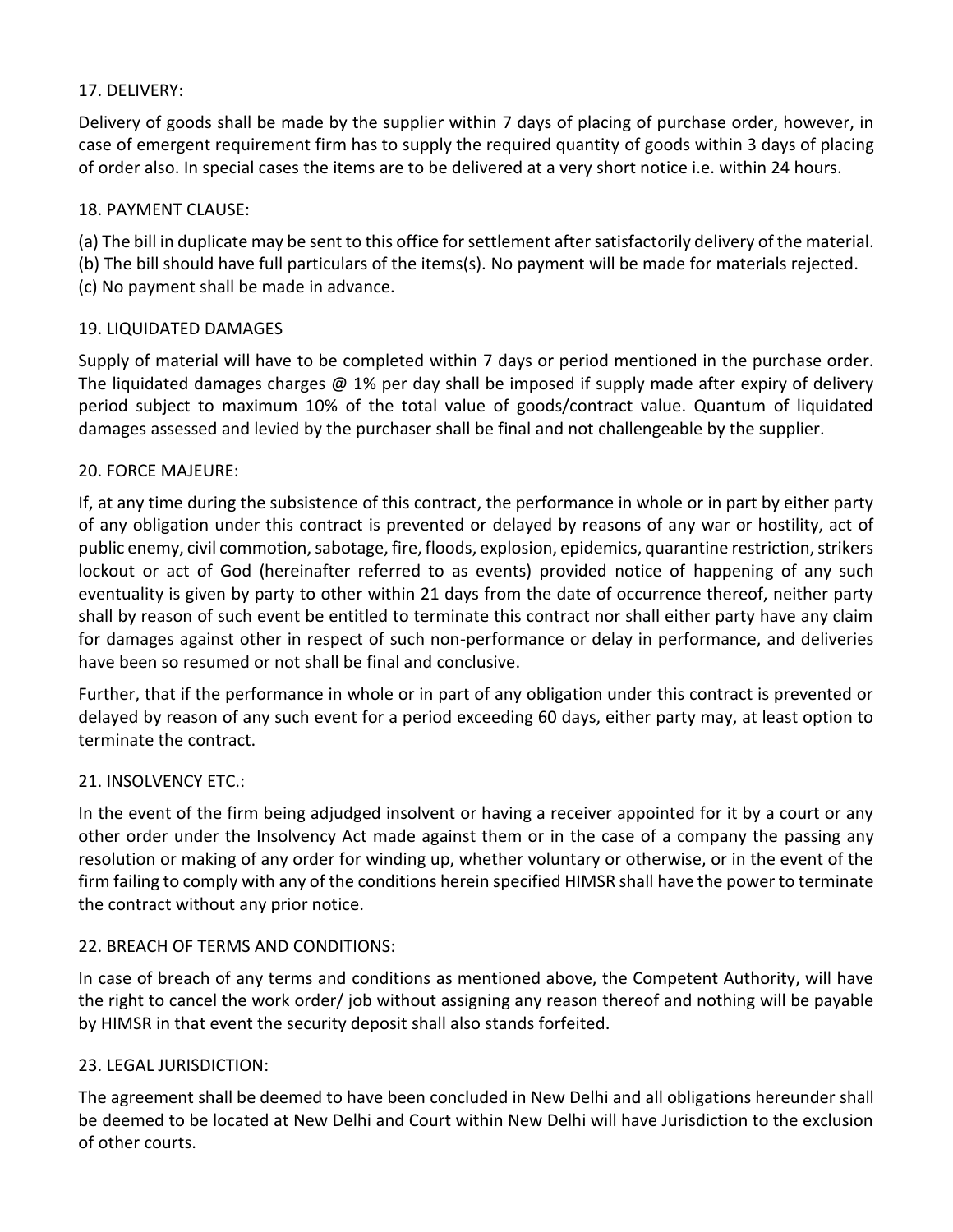#### 24. OTHER CONDITIONS:

- (a) The Successful Tenderer shall also provide the name and mobile number of a key person, who can be contacted at any time, even beyond the office hours on holidays. The person should be capable of taking orders and making arrangement for supply of the desired items even on short notice to HIMSR. The firm should have availability of a responsible person on call on all working days between 09:00 Hrs to 18.00 Hrs.
- (b) In case the quality of goods supplied are not in conformity with the standard given in tender and as per the samples supplied or the supplies are found defective at any stage these goods shall immediately will be taken back by the supplier and will be replaced with the tender quality goods, without any delay. The Institute reserves all right to reject the goods if the same are not found in accordance with the required description / specifications and liquidates damages shall be charged.
- (c) If a tenderer decides to withdraw from the bidding before the financial bids are opened, the HIMSR shall forfeit the EMD deposited with their technical bid.
- (d) Full description & specifications, make/brand and name of the manufacturing firm must be clearly mentioned in the tender failing which the tender will not be considered.

#### SPECIAL CONDITIONS:

(a) Supply should be made from the latest batch of production with maximum life period & original packing.

(b) The tenderer should enclose a signed copy of the terms & conditions stipulated for award of the contract, conveying his acceptance of the same.

#### INSPECTION:

HIMSR shall have the right to inspect and/or to test the goods to confirm their conformity to the NIT Specifications at no extra cost to the HIMSR.

Medical Superintendent HAH Centenary Hospital, HIMSR New Delhi - 110062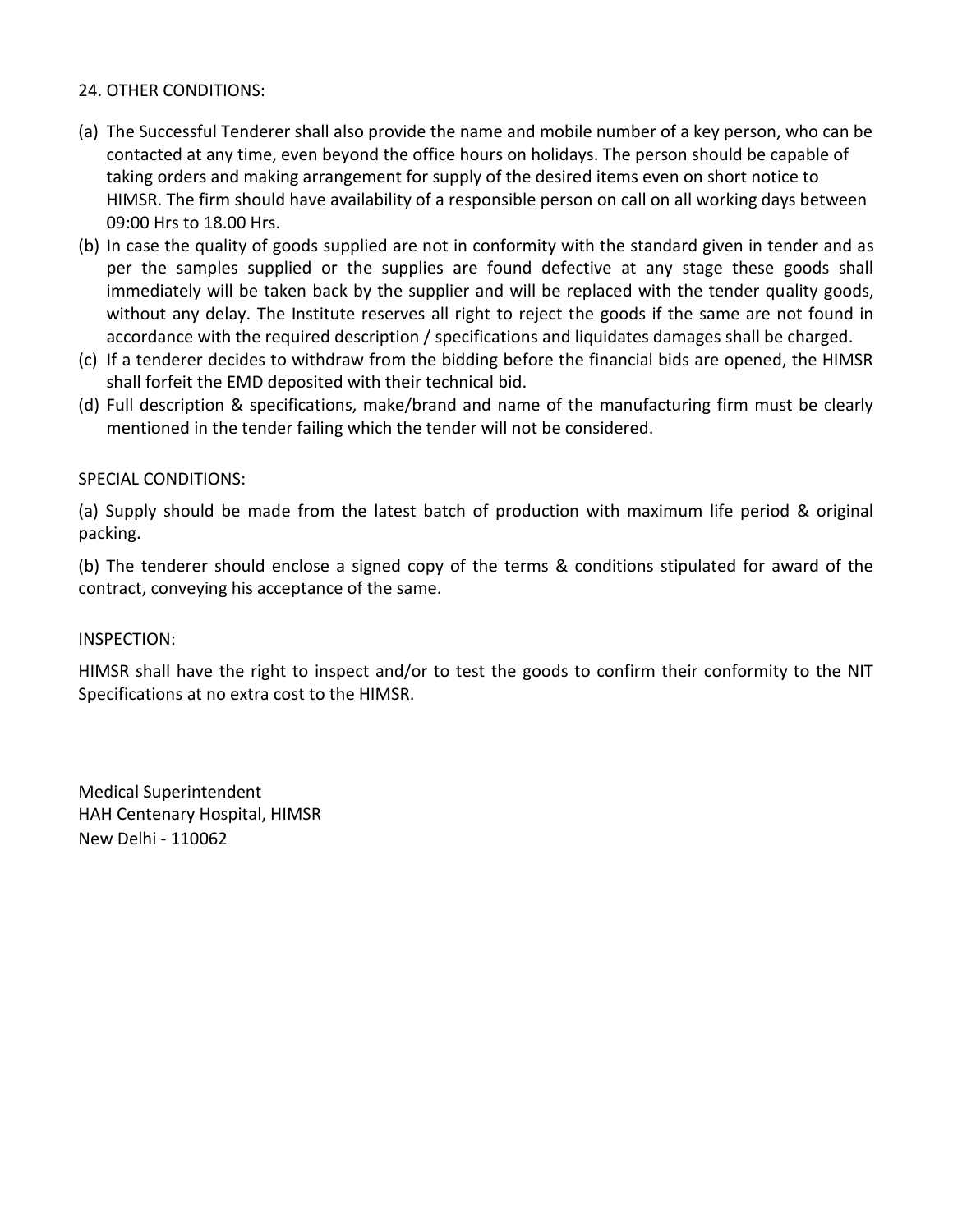# Annexure – I

# TECHNICAL BID

# (Tenderer may use separate sheet wherever required)

| SN             | Details of the Tenderer / Bidder                                                                                                                                                                                                                          | Page No. | <b>Remarks</b> |
|----------------|-----------------------------------------------------------------------------------------------------------------------------------------------------------------------------------------------------------------------------------------------------------|----------|----------------|
| 1              | Name & Address of the Tenderer/ Bidder                                                                                                                                                                                                                    |          |                |
| $\overline{2}$ | Whether the Firm is located in Delhi. (Yes/No)                                                                                                                                                                                                            |          |                |
| 3              | State clearly whether it is Sole proprietor or<br>Partnership firm or a company or a Government<br>Department or a Public Sector Organization                                                                                                             |          |                |
| 4              | Details of the Earnest Money Deposit (EMD)<br>DD No.:<br>Dated:<br>Drawn on Bank:<br>Amount:                                                                                                                                                              |          |                |
| 5              | Details of the cost of the Tender documents<br>DD No.:<br>Dated:<br>Drawn on Bank:<br>Amount:                                                                                                                                                             |          |                |
| 6              | Whether each page of NIT and its annexure have<br>been signed and stamped                                                                                                                                                                                 |          |                |
| $\overline{7}$ | Whether Bidders have quoted for every size<br>mentioned in Annexure III (Yes/No)                                                                                                                                                                          |          |                |
| 8              | List of Major Customer may be given on a separate<br>sheet and proof of satisfactory supply, if any                                                                                                                                                       |          |                |
| 9              | <b>Manufacturer Authorization Certificate</b>                                                                                                                                                                                                             |          |                |
| 10             | Last Income Tax Certificate                                                                                                                                                                                                                               |          |                |
| 11             | Copy of SGST/CGST/ST Registration                                                                                                                                                                                                                         |          |                |
| 12             | Quality Assurance Certificate (Please specify)                                                                                                                                                                                                            |          |                |
| 13             | Have you previously supplied these items to any<br>government / private organization? If yes, attach<br>the relevant proof. (Also provide an affidavit that<br>you have not quoted the price higher than<br>previously supplied any government Institute) |          |                |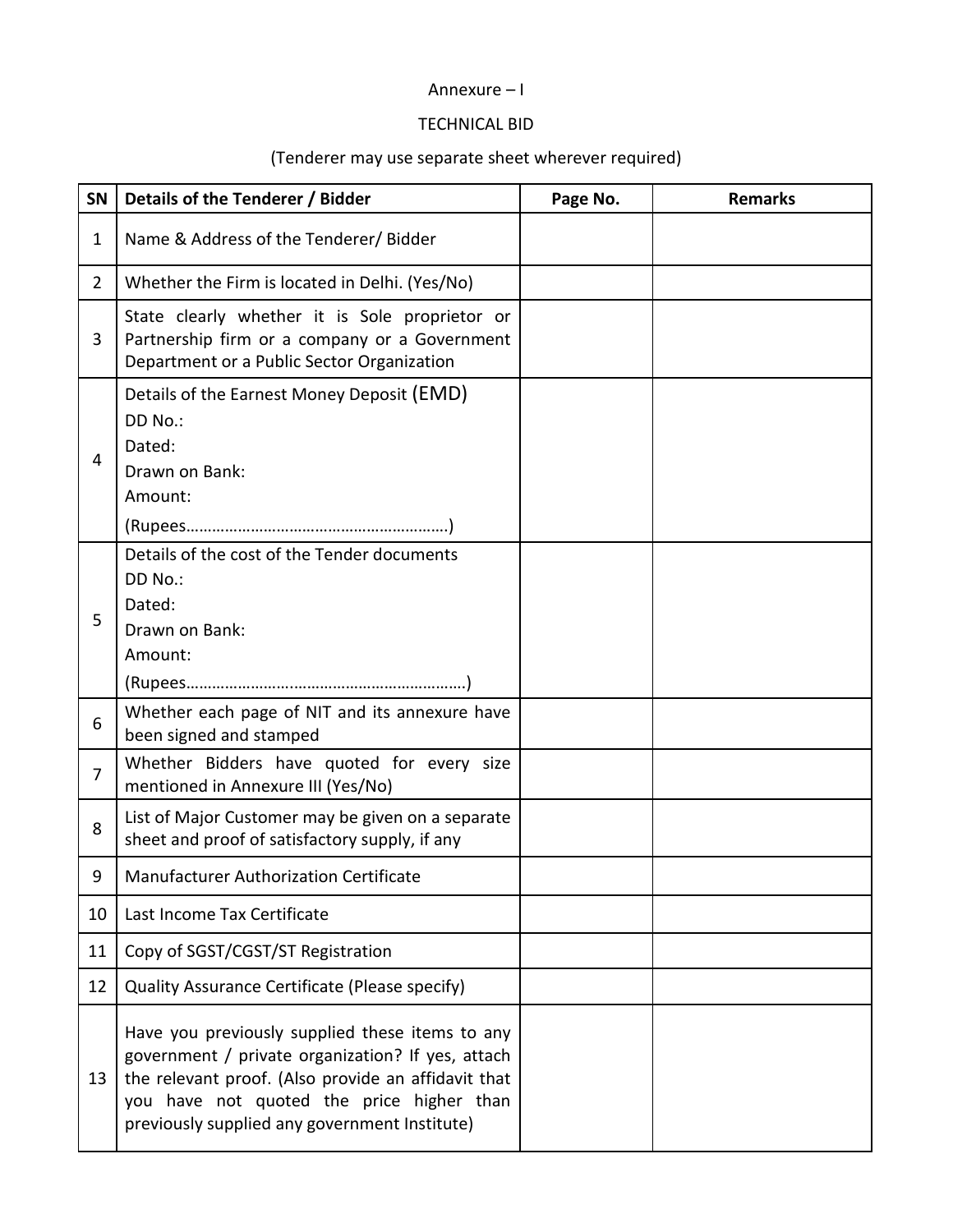| 14 | <b>Permanent Account Number</b>                    |  |
|----|----------------------------------------------------|--|
| 15 | Name and Mobile Number of a Key person, who        |  |
|    | can be contacted at any time. The person should be |  |
|    | capable of taking orders and making arrangement    |  |
|    | for supply of the desired items.                   |  |
| 16 | Any other information important in the opinion of  |  |
|    | the tenderer                                       |  |

- Page number/serial number may be given to each and every page of Tender Documents and photocopies of the documents attached. Mention Page number, wherever the copy (ies) of the document (s) are kept.
- In case of non-fulfilment of any of the above information/ document(s), the Tender will be summarily rejected without giving any notice.<sup>[2]</sup>

Place:

Dated: Dated: Case of the Tenderer with stamp of firm)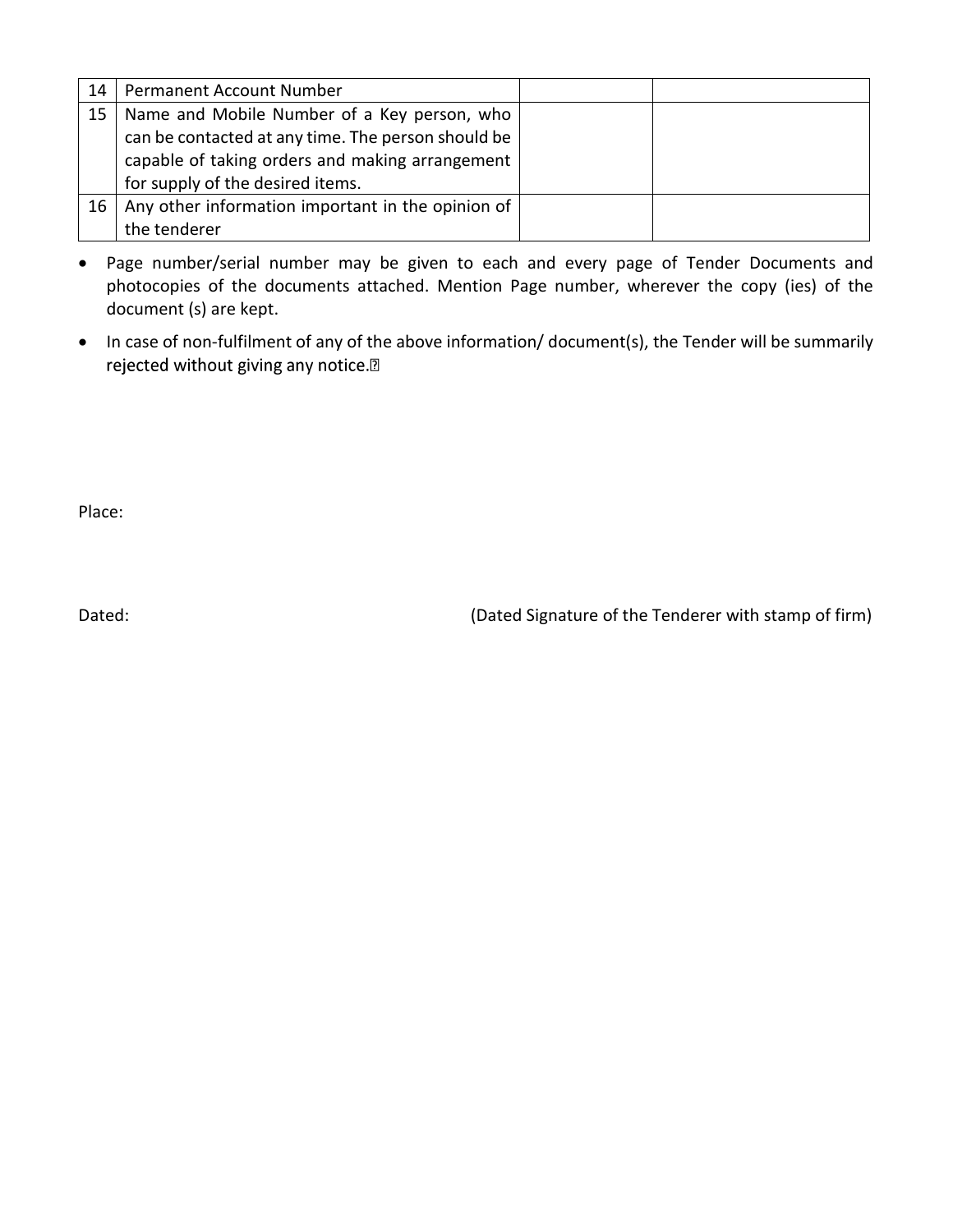#### Annexure – II

#### FORMAT FOR MANUFACTURER'S AUTHORISATION

(on official letter head)

| To,<br>Medical Superintendent,                                                                                                                                                                                                                                                                                |         |
|---------------------------------------------------------------------------------------------------------------------------------------------------------------------------------------------------------------------------------------------------------------------------------------------------------------|---------|
| HAH Centenary Hospital of HIMSR                                                                                                                                                                                                                                                                               |         |
| Jamia Hamdard Campus, New Delhi - 62                                                                                                                                                                                                                                                                          |         |
| Dear Sir,                                                                                                                                                                                                                                                                                                     |         |
|                                                                                                                                                                                                                                                                                                               |         |
| description of the Items offered in the Quotation) having factories at                                                                                                                                                                                                                                        |         |
| authorize Messrs. ________________________________(name and address of the agent) to submit a<br>Quotation, process the same further and enter into a Rate Contract with you against your requirement as<br>contained in the above referred Quotation Form for the above items manufactured by us.            | hereby  |
| further confirm that no supplier or firm or individual other than<br>We<br>agent) is authorized to submit a tender, process the same further and enter into a Rate Contract with you<br>against your requirement as contained in the above referred Quotation Form for the above items<br>manufactured by us. | Messrs. |
| We also hereby confirm that we would be responsible for the satisfactory execution of supply contract<br>placed on the authorized agent.                                                                                                                                                                      |         |
| We also confirm that the price quoted by our agent shall not exceed than that which we would have<br>quoted directly.                                                                                                                                                                                         |         |
| Yours faithfully,                                                                                                                                                                                                                                                                                             |         |
| [Signature with date, name and designation]                                                                                                                                                                                                                                                                   |         |
| For and on behalf of Messrs.                                                                                                                                                                                                                                                                                  |         |
| [Name & address of the manufacturers]                                                                                                                                                                                                                                                                         |         |
| Note:-                                                                                                                                                                                                                                                                                                        |         |

1. This letter of authorization should be on the letter head of the manufacturing firm and should be signed by a person competent and having the power of attorney to legally bind the manufacturer.

2. Original letter may be enclosed with technical bid.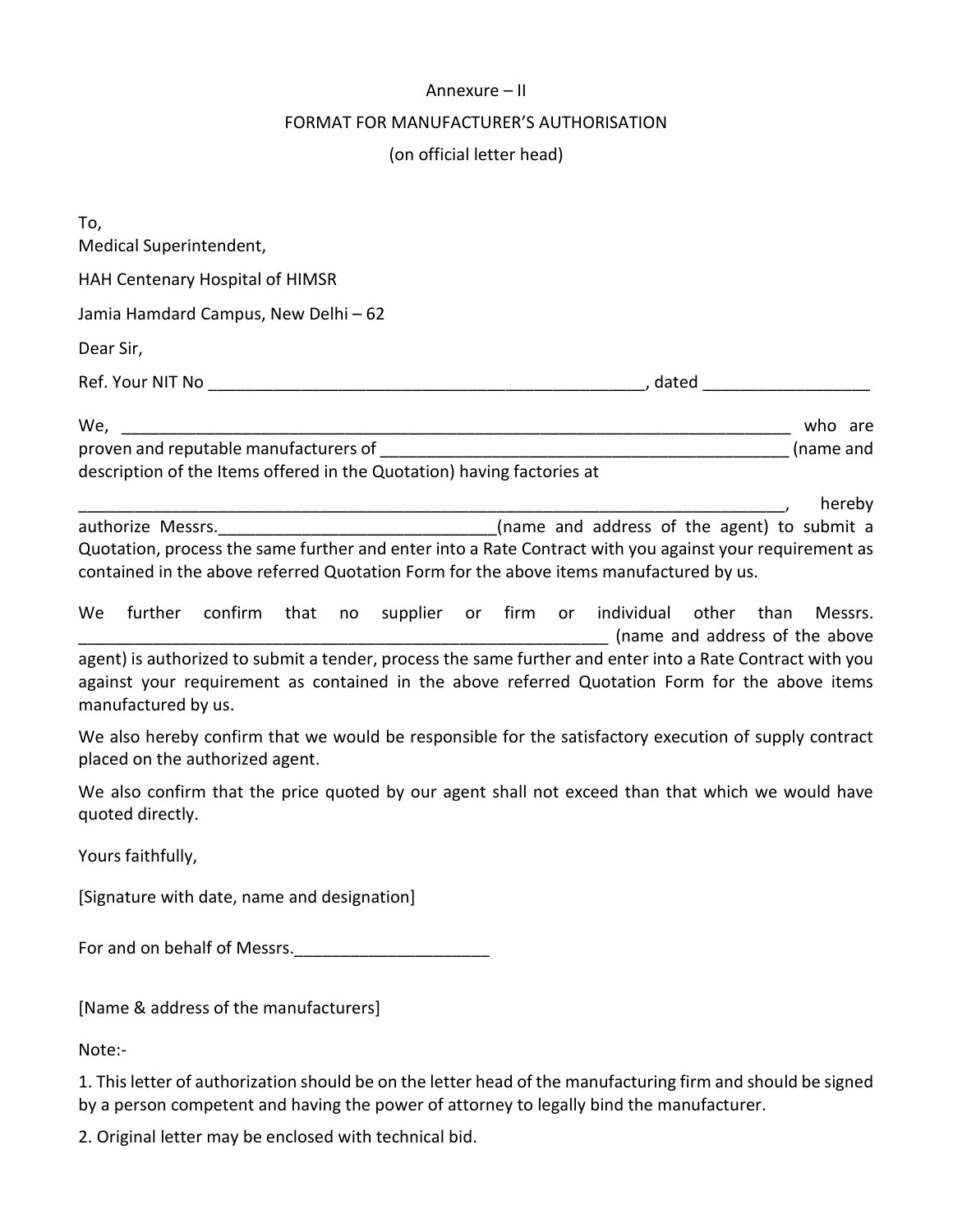#### Annexure - III

#### SPECIFICATION

| SN                      | Item Description        | Colour                 | <b>Size</b>  | Specification                                        |  |  |
|-------------------------|-------------------------|------------------------|--------------|------------------------------------------------------|--|--|
| 1                       | <b>Bio Medical</b>      | Yellow                 | 24" x 24",   | 1. Plastic Bags of HDPL, LLPE, DP (Biohazard, ISO    |  |  |
|                         | <b>Waste Collection</b> | (Biodegradable         | 36" x 36",   | Certificate & Hospital Name should be Printed)       |  |  |
|                         | <b>Bags</b>             | Bag)                   | and as per   | should be biodegradable not reused plastic, bags     |  |  |
|                         |                         |                        | requirement  | should be superior quality of thickness of 50 micron |  |  |
|                         |                         |                        |              | or more thickness, non-chlorinated plastic.          |  |  |
|                         |                         |                        |              | 2. Toxicity Test Certification approved by FDA.      |  |  |
|                         |                         | Red                    | 24" x 24",   | 3. Bags should be Autoclave & Puncture proof.        |  |  |
|                         |                         | (Biodegradable         | 36" x 36"    | 4. Should not emit thick Black smoke in incinerator. |  |  |
|                         |                         | Bag with<br>Autoclave) | and as per   | 5. Should burn without leaving traces into ashes.    |  |  |
|                         |                         |                        | requirement  | 6. Produced by IS/ISO certified under 17088-2008     |  |  |
|                         |                         |                        | 20" x 20"    | test complies Indian Standard.                       |  |  |
|                         |                         | <b>Black</b>           |              | 7. Aerobic Biodegradation in presence of Municipal   |  |  |
|                         |                         | (Biodegradable         | 24" x 24",   | Sewage Sludge Certification.                         |  |  |
|                         |                         | Bag)                   | 36" x 36",   | 8. Anaerobic Biodegradation land fill conditions &   |  |  |
|                         |                         |                        | and as per   | All climate Condition certification.                 |  |  |
|                         |                         |                        | requirement  | 9. The firm should be registered under Pollution     |  |  |
|                         |                         |                        |              | Control Board as biodegradable Manufacturer.         |  |  |
| $\overline{2}$          | <b>Sharp Container</b>  | White                  | 8 L, 5 L and | 1. Plastic Container Made of HDPE - SPI Resin ID     |  |  |
|                         |                         |                        | 3L           | Code 2 with Biohazard Sign.                          |  |  |
|                         |                         |                        |              | 2. Puncture, Leak & Tamper Proof                     |  |  |
|                         |                         |                        |              | 3. Conform to ASTM Standard D1922 and D1909          |  |  |
|                         |                         |                        |              | 4.50% Transparency Level                             |  |  |
|                         |                         |                        |              | 5. Able to Withstand 1350C x 31 PSI x 30 min         |  |  |
| $\overline{\mathbf{3}}$ | Container               | White<br>with          | 20L, 10L &   | 1. Plastic Container Made of HDPE - SPI Resin ID     |  |  |
|                         |                         | <b>Blue Marking</b>    | 5L           | Code 2 with Biohazard Sign                           |  |  |
|                         |                         |                        |              | 2. Puncture, Leak & Tamper Proof                     |  |  |
|                         |                         |                        |              | 3. Conform to ASTM Standard D1922 and D1909          |  |  |
|                         |                         |                        |              | 4.50% Transparency Level                             |  |  |
|                         |                         |                        |              | 5. Able to Withstand 1350C x 31 PSI x 30 min         |  |  |

Note: Sample of every quoted Item must be enclosed with Technical Bid, Bid(s) received without sample of Item will be summarily rejected.

Date:

Name:

Place:

Business Address:

Signature of Bidder:

Seal of the Bidder: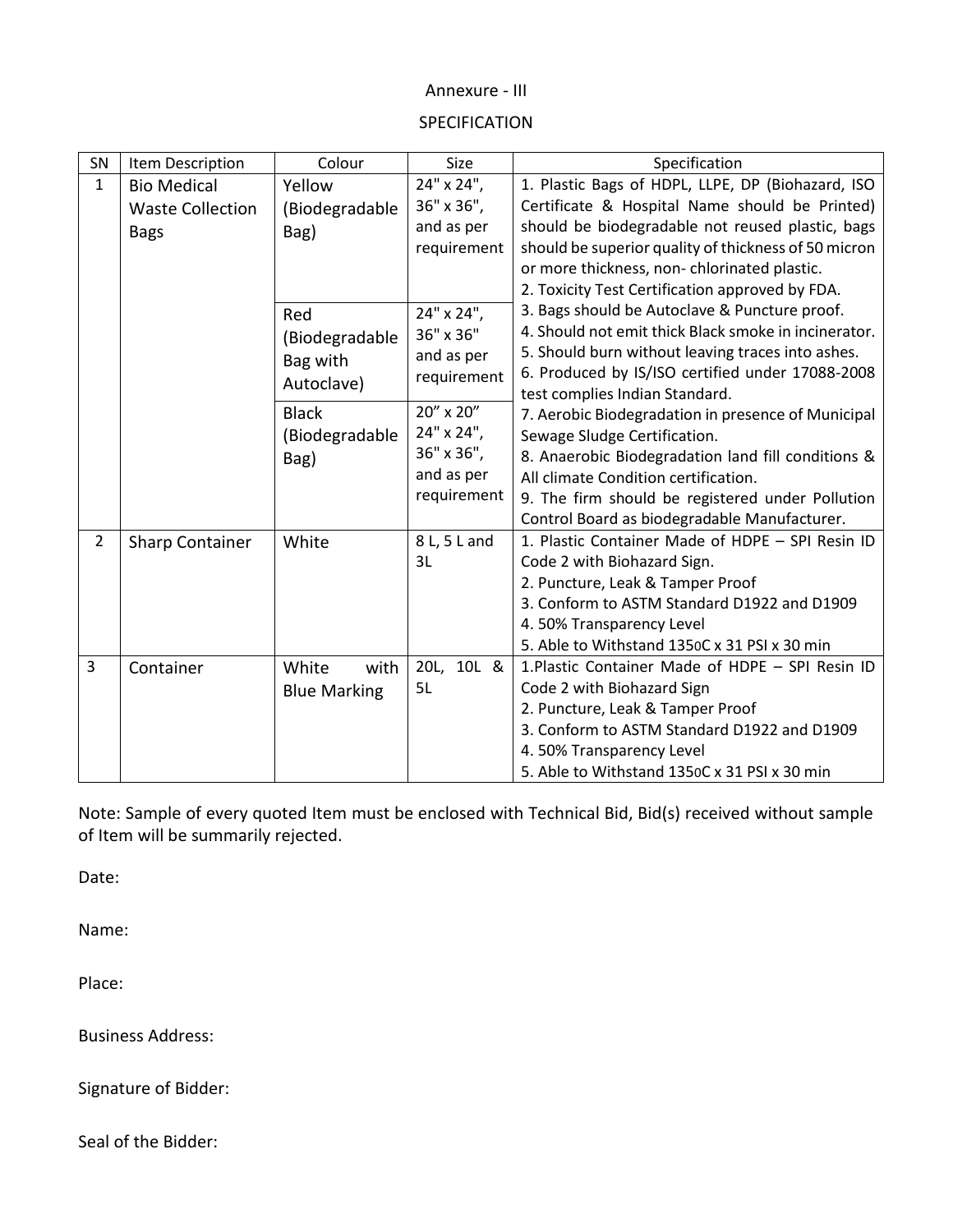#### Annexure - IV

#### **CERTIFICATE**

# (To be submitted on letter head of the company/ firm)

I hereby certify that the above firm has not been ever blacklisted by any Central/State Government/Public Undertaking/Institute on any account.

I also certify that firm will be supply the item as per the specification given by Institution and also abide by all the terms & conditions stipulated in tender.

I also certify that the information given in bid is true and correct in all aspects and in any case at a later date it is found that any details provided are false and incorrect, any contract given to the concern firm or participation may be summarily terminated at any stage, the firm will be blacklisted and Institute may imposed any action as per NIT rules.

Name:

Place:

Business Address:

Signature of Bidder:

Seal of the Bidder: